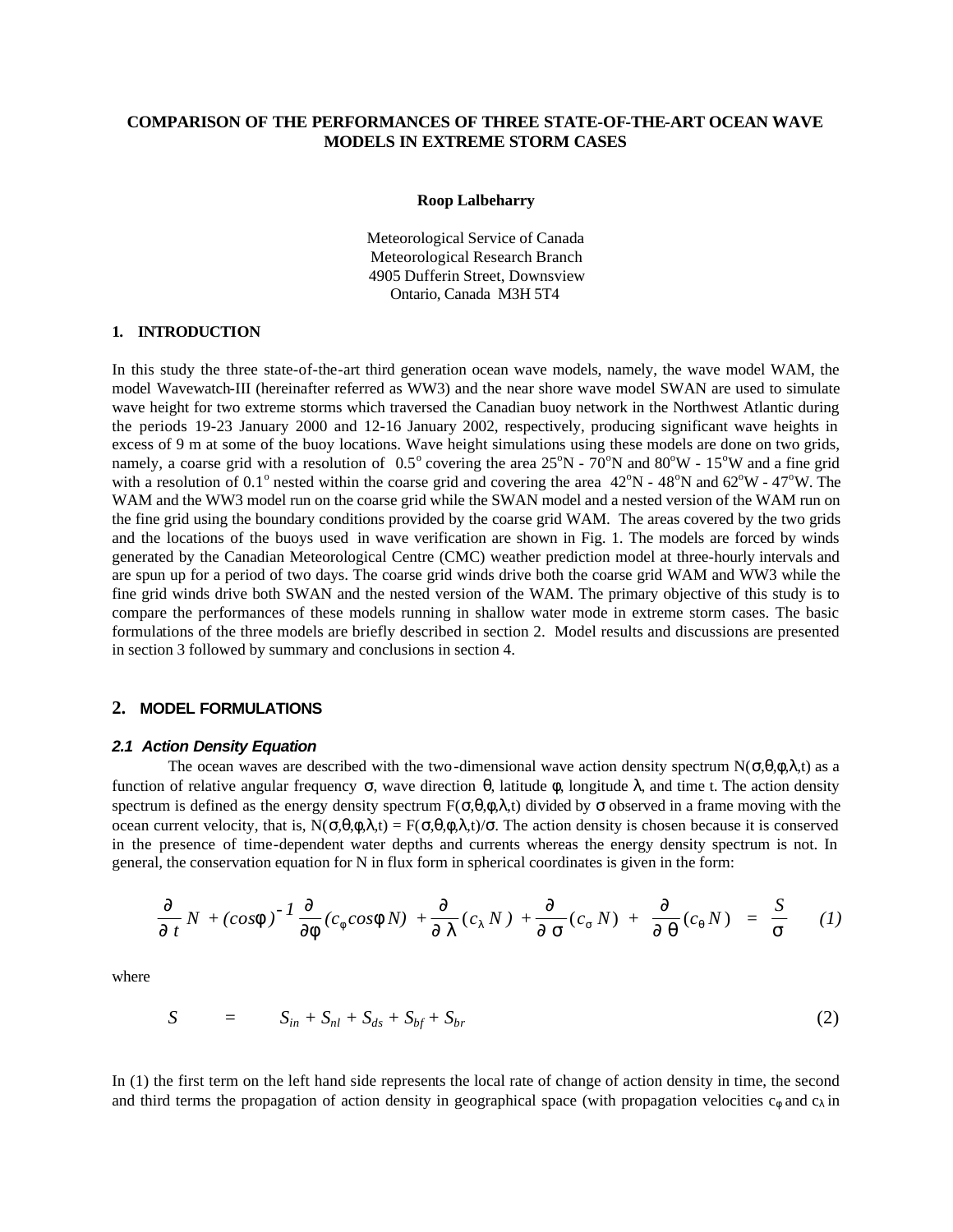latitude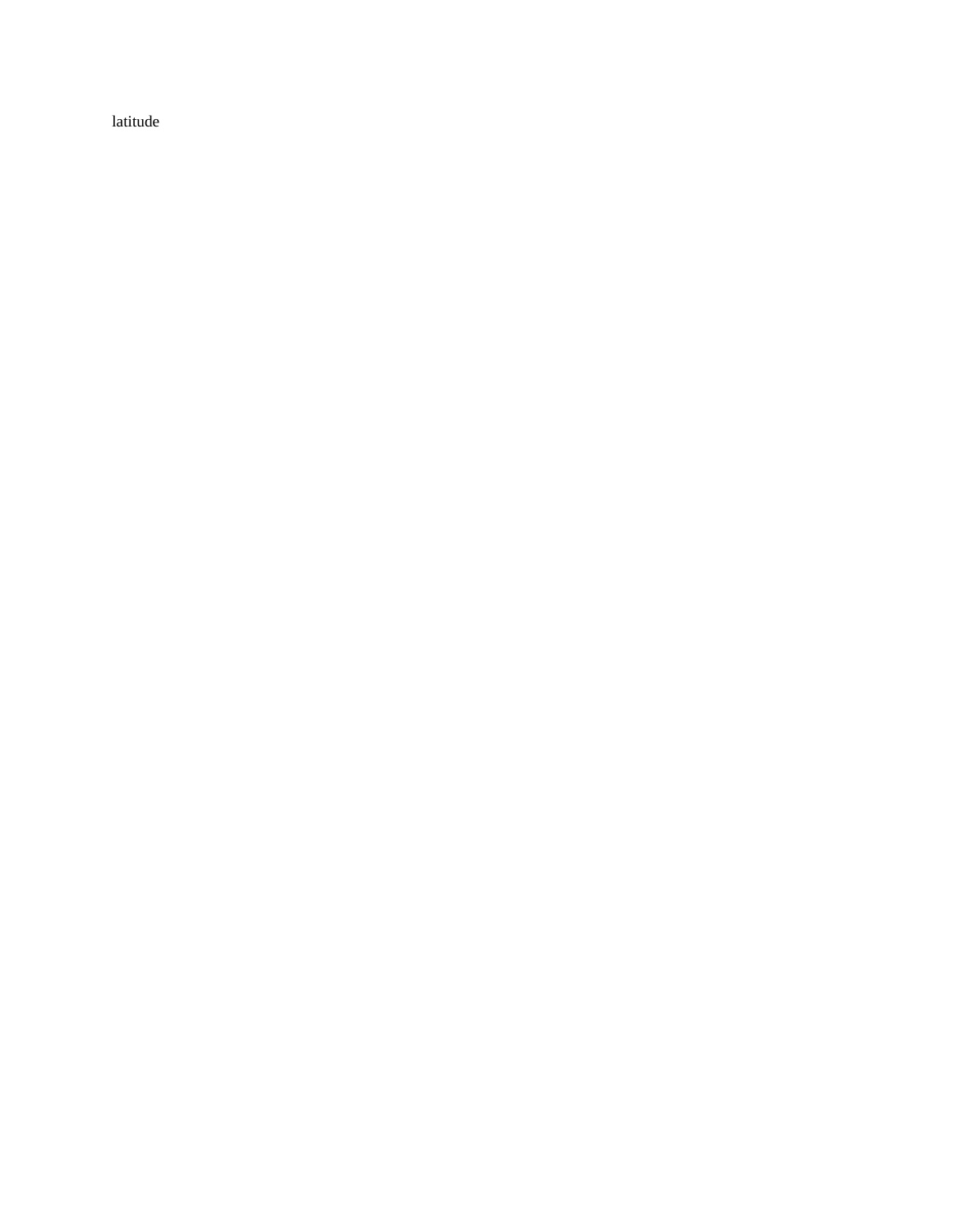

Fig. 1 Area covered by the coarse  $0.5^\circ$  x  $0.5^\circ$  grid. Enclosed box is the area covered by the fine or nested  $0.1^{\circ}$  x  $0.1^{\circ}$  grid. The locations of buoys used for validation are also shown.



Fig. 2. Storm tracks for (a) the period 20-22 January 2000 and (b) the periods 11-13 (Trk #2) and 13-15 (Trk #1) January 2002, respectively. The lower numbers give the storm's central pressures in hPa at the dates and times indicated. In the text the storm with track Trk #1 is referred to as Storm\_T1 and that with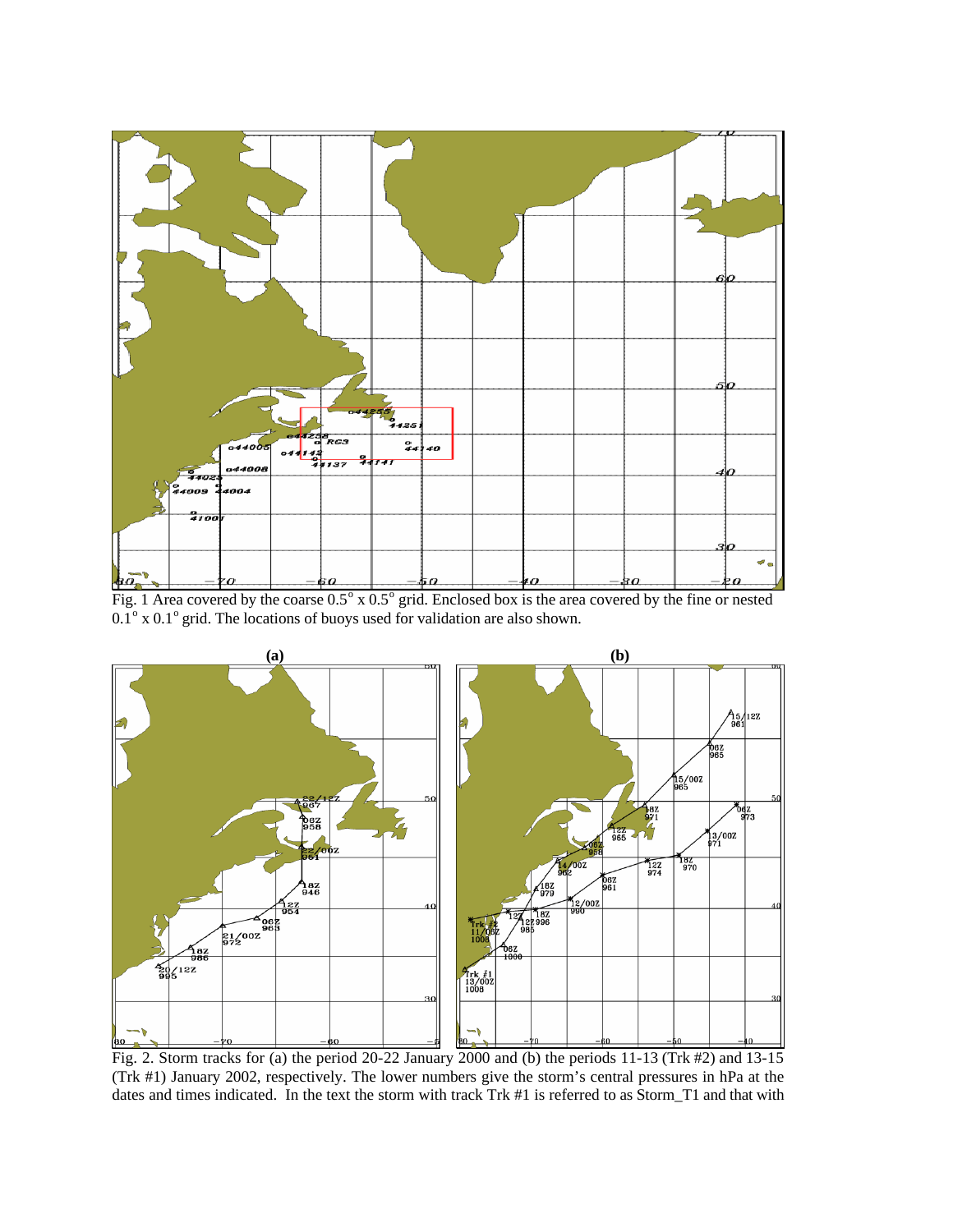#### Trk #2 as Storm\_T2.

and longitude space, respectively), the fourth term the shifting of the relative frequency due to variations in depths and currents (with propagation velocity  $c_{\sigma}$  in  $\sigma$  space) and the fifth term the depth-induced and current-induced refraction ( with propagation velocity c<sub>θ</sub> in θ space). The term  $S = S(\sigma, θ, φ, λ, t)$  on the right hand side of (1) is the net source term expressed in terms of energy density. It is the sum of a number of source terms given in (2) representing the effects of generation  $(S_{in})$ , quadruplet and triad nonlinear wave-wave interactions  $(S_{n_l})$ , dissipation due to whitecapping  $(S_{ds})$ , bottom friction  $(S_{bf})$  and depth-induced wave breaking  $(S_{br})$ .  $S_{in}$  is described as the sum of linear and exponential growth in which the linear growth is due to Cavaleri and Malonette-Rizzoli (1981) but with a filter to eliminate contributions from frequencies lower than the Pierson-Moskowitz frequency, Tolman (1992). In deep and intermediate waters quadruplet nonlinear wave-wave interactions dominate the evolution of the spectrum so that in the WAM and WW3,  $S<sub>nl</sub>$  consists only of these interactions and is computed with the discrete interaction approximation method as proposed by Hasselmann et al. (1985). On the other hand, in very shallow waters triad wave-wave interactions become very important so that in the SWAN model  $S<sub>nl</sub>$  is made up of both quadruplet and triad wave-wave interactions and one or both interactions can be activated. The bottom friction source term  $S_{\text{bf}}$  follows the formulation of Hasselman et al. (1973) based on the results of the JONSWAP experiment. The bottom friction coefficient is set to 0.067  $m^2s^{-3}$  for fully developed wave conditions or to 0.038  $m^2s^{-3}$  for swell conditions. The depth-induced wave breaking source term  $S_{br}$  included here is due generally to the work of Battjes and Janssen (1978) in which the free parameter and the breaker parameter are set by the user.

## *2.2 The WAM*

The WAM solves the energy balance form of (1) for no currents and fixed water depths for both deep and shallow waters on a spherical grid. WAMDI Group (1988) describes the Cycle-3 version of WAM (hereinafter referred as WAM3) in which  $S<sub>in</sub>$  and  $S<sub>ds</sub>$  are based on the formulations of Komen et al. (1984). In the current Cycle-4 version of WAM (hereinafter referred as WAM4),  $S<sub>in</sub>$  and  $S<sub>ds</sub>$  are based on the formulations of Janssen (1989, 1991) in which the winds and waves are coupled, that is, there is a feedback of growing waves on the wind profile. The effect of this feedback is to enhance the wave growth of younger wind seas over that of older wind seas for the same wind. It solves the wave propagation equation using the first order upwind explicit scheme which results in the propagation time step being limited by the CFL condition while the source term integration uses a semi-implicit scheme. More details of the formulation of the WAM can be found in Komen et al. (1994).

#### *2.3 SWAN*

The SWAN model solves the action balance equation on a spherical grid as an option. Because of the assumptions of time-independent water depths and no currents, the solution of (1) is equivalent to the solution of the energy balance equation as in WAM. However, it uses an implicit scheme to propagate the wave action density, which has the great advantage that the propagation time step is not limited by any numerical condition since the scheme is unconditionally stable in geographic and spectral space. In geographic space the scheme is first-order upwind and it is applied to each of the four directional quadrants of wave propagation in sequence (i.e., divided into four sweeps). In the spectral space the scheme is variable between an upwind scheme and a central scheme. The numerical scheme used for the source term integration is chosen by the user and can be the fully implicit, semiimplicit or explicit scheme. SWAN has the option of using WAM3 or WAM4 physics for the  $S_{in}$  and  $S_{ds}$  source terms. The version of the SWAN model used in this study is SWAN Cycle-3 version 40.11 ( see SWAN User Manual, 2000; Booij et al., 1999; Ris et al.,1999).

#### *2.4 WW3*

As in SWAN the wave model WW3 also solves the action density balance equation but with a variable wavenumber coordinate k ( =  $2\pi/L$ , L being wavelength ) replacing the wave coordinate  $\sigma$ . The propagation velocity  $c_k$  in wavenumber space replaces the propagation velocity  $c_{\sigma}$  in frequency space with the former closely resembling the latter (Tolman and Booij, 1998). With the assumption of no currents and fixed depths,  $c_k = 0$  as in the case of  $c_{\sigma}$ . The solution of (1), therefore, simplifies to the solution of the energy balance equation as in the case of the WAM and SWAN. The  $S_{in}$  and  $S_{ds}$  source terms are based on the formulations of Tolman and Chalikov (1996) and includes also the option of using WAM3 physics for these source terms. In WW3 all the boundary points are set to land points. More details of the physics of WW3 version 1.18 and the numerical approaches used are described by Tolman (1999).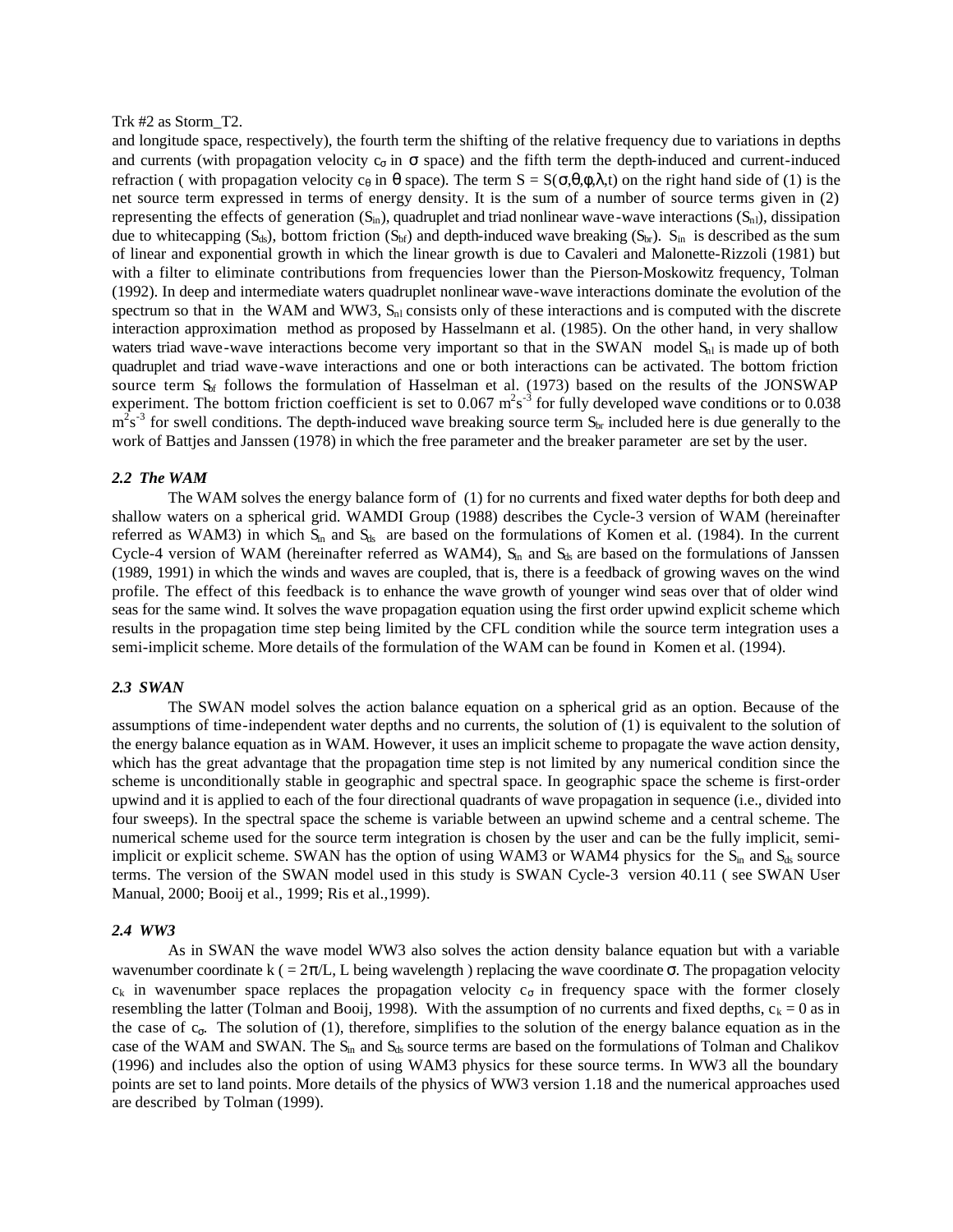## *2.5 Model Assumptions and Configurations*

It is assumed that there are no currents and that the water depths are time-independent. These assumptions lead to  $c_{\sigma} = 0$ , that is,  $\sigma$  is conserved. The fourth term on the left hand side of (1) vanishes and (1) reduces to the conservation equation for energy density  $F(\sigma,\theta,\phi,\lambda,t)$  in flux form. It should be noted that in the cartesian coordinate system, the flow is divergent-free but not so in the spherical coordinate system. The assumption of no currents implies that refraction is due only to spatial variations of water depths. Further, since the models are applied to shelf seas and deep oceans in shallow water mode, the depth-induced wave breaking source term  $S_{\rm br}$  in (1) and the SWAN triad nonlinear wave-wave interaction source term in  $S<sub>n1</sub>$  are small and hence ignored. The bottom friction coefficient in  $S_{\text{sf}}$  is set to 0.067 m<sup>2</sup>s<sup>-3</sup>. The solution of (1) is provided for 25 frequencies logarithmically spaced from 0.042 Hz to 0.41 Hz at intervals of  $\Delta f/f = 0.1$  and 24 directional bands at 15<sup>o</sup> each, so that at each model grid point there are 600 spectral estimates at any given time. The configurations and other information of the coarse and fine grids are given in Table 1.

*Table 1. Model configurations. The extensions "CG" and "FG" stand for coarse and fine grids, respectively. Note that the number of water points in WW3\_CG is less than those in WAM4\_CG since the boundary points in the former are treated as land points.*

|                                               | WAM4 CG                          | WW3 CG                           | WAM4 FG                          | <b>SWAN</b>                      |
|-----------------------------------------------|----------------------------------|----------------------------------|----------------------------------|----------------------------------|
| Grid resolution:                              |                                  |                                  |                                  |                                  |
| spatial $(\Delta \lambda \times \Delta \phi)$ | $0.5^{\circ} \times 0.5^{\circ}$ | $0.5^{\circ} \times 0.5^{\circ}$ | $0.1^{\circ} \times 0.1^{\circ}$ | $0.1^{\circ} \times 0.1^{\circ}$ |
| spectral : frequency                          | 25                               | 25                               | 25                               | 25                               |
| direction                                     | 24                               | 24                               | 24                               | 24                               |
| Grid dimensions                               | 131 x 91                         | $131 \times 91$                  | $151 \times 61$                  | $151 \times 61$                  |
| No. of grid points                            | 11921                            | 11921                            | 9211                             | 9211                             |
| No. of sea points                             | 9289                             | 9010                             | 8608                             | 8608                             |
| Wave physics                                  | Shallow water                    | Shallow water                    | Shallow water                    | Shallow water                    |
| Time step: propagation                        | 240 s                            | 3600 s                           | 120 s                            | $20 \text{ min}$                 |
| source                                        | 240 s                            | 300 s                            | 120 s                            | $20 \text{ min}$                 |

# **3. RESULTS AND DISCUSSION**

### *3.1 Storm Cases and Validation Buoys*

Wave heights are simulated for extreme storm cases which occurred during the periods 19-23 January 2000 and 12-16 January 2002, respectively. The storm track for the former period is shown in Fig. 2a while the two storm tracks during the latter period are shown in Fig.2b, the primary track being the track denoted as "Trk #1". These storms underwent explosive development and can be considered as "bombs" since the central pressure fell by more than 24 hPa in a 24-hour period. The buoys used for validation of model results and their geographical locations are shown in Fig.1. Table 2 separates the validation buoys used for each of the storm cases and for each of the two grids. The buoy denoted as "RG3" is the oil rig called "Rowan Gorilla III"

# *3.2 19-23 January 2000 Storm Case*

Fig. 3 presents a comparison of observed and model significant wave heights (SWH) at buoy locations RG3 with a water depth of 45 m and 44140 with a water depth of 90 m for the fine or nested grid (Fig. 3a) and the coarse grid (Fig. 3b). In the figure legends, WAM4(FGSH/CGSH) refers to results based on WAM4 fine/coarse grid and shallow water physics runs, SWAN(WAM4/WAM3) denotes SWAN nested grid results based on WAM4/WAM3 physics for Sin and Sds and WW3(TC/WAM3) denotes WW3 coarse grid results based on Tolman and Chalikov/WAM3 physics for the  $S<sub>n</sub>$  and  $S<sub>ds</sub>$  source terms. In all the model runs, the times of occurrence of the peak wave heights are in good agreement with the observed times. In Fig. 3a the WAM4(FGSH) and SWAN(WAM3) results are quite comparable and in close agreement with the observations. The figure further shows that SWAN(WAM3) outperforms SWAN(WAM4), a result found also by Booij et al. (1999). These results are also quite similar to those obtained by Lalbeharry et al. (2001). At RG3 WAM4(FGSH) and SWAN(WAM3) generated peak SWH close to the observed peak of 12 m but at 44140 the major peak was underpredicted by about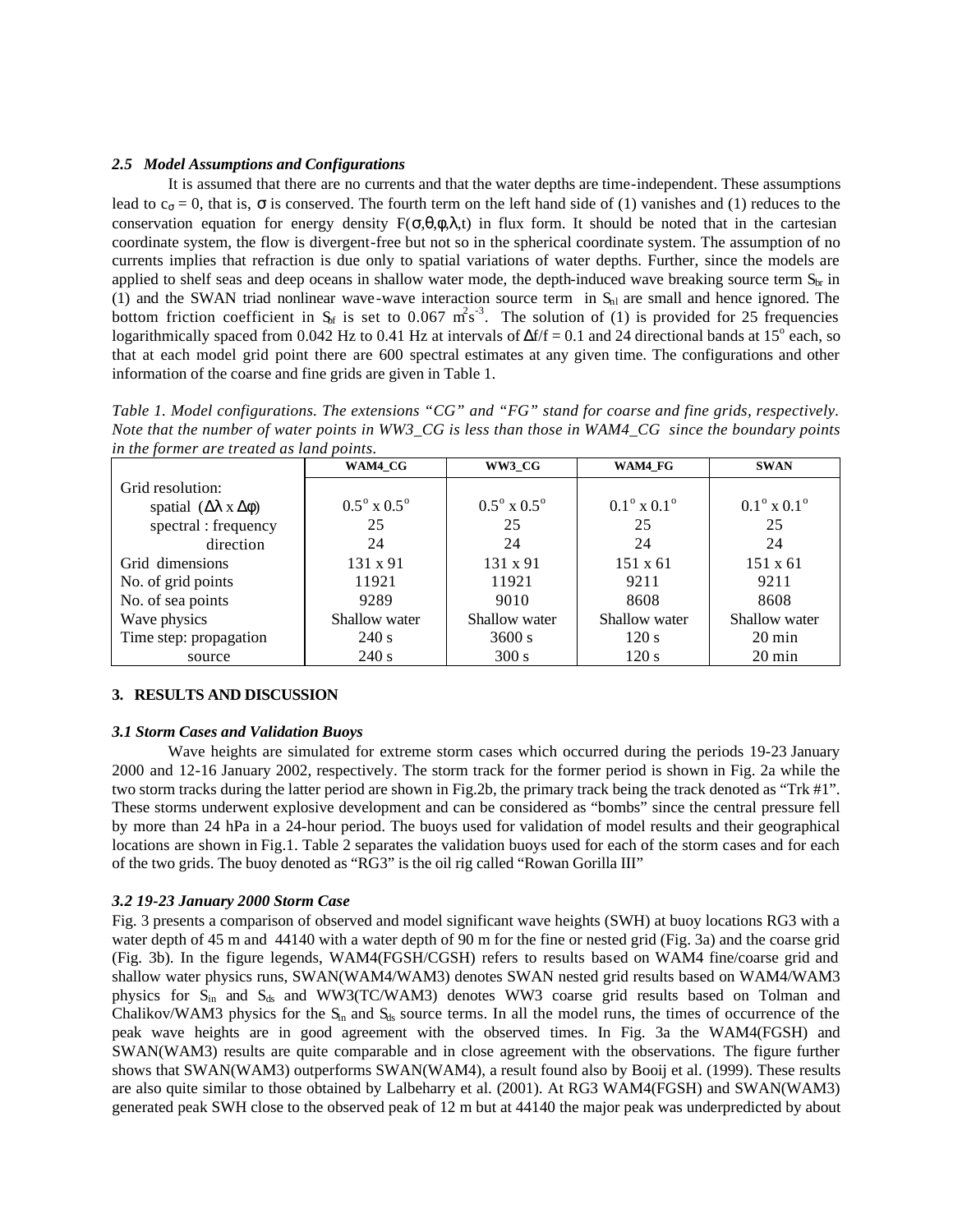1 m. In Fig. 3b WAM(CGSH) and WW3(WAM3) results compare well with the observed wave heights, especially at RG3. At 44140 the major peak of 9 m was also underpredicted by about 1 m as the in the case of WAM4(FGSH) and SWAN(WAM3) runs shown in Fig. 3a. A comparison of WAM4(CGSH) with WW3(TC) indicates that the WAM4

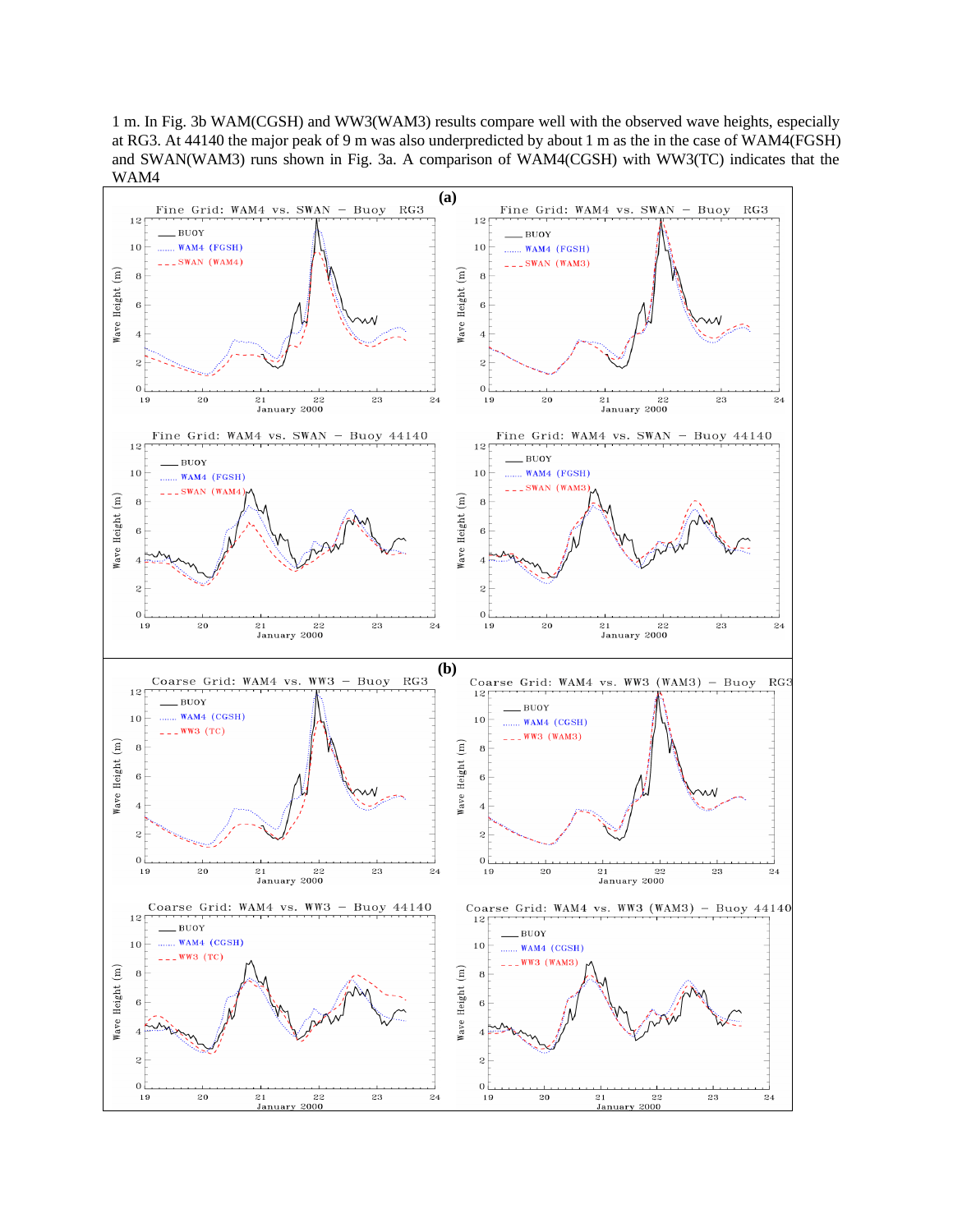Fig. 3. Comparison of observed and model significant wave heights (SWH) at buoy locations RG3 and 44140 for (a) fine or nested grid and (b) coarse grid runs for the period 19-23 January 2000. See text for legend explanation.



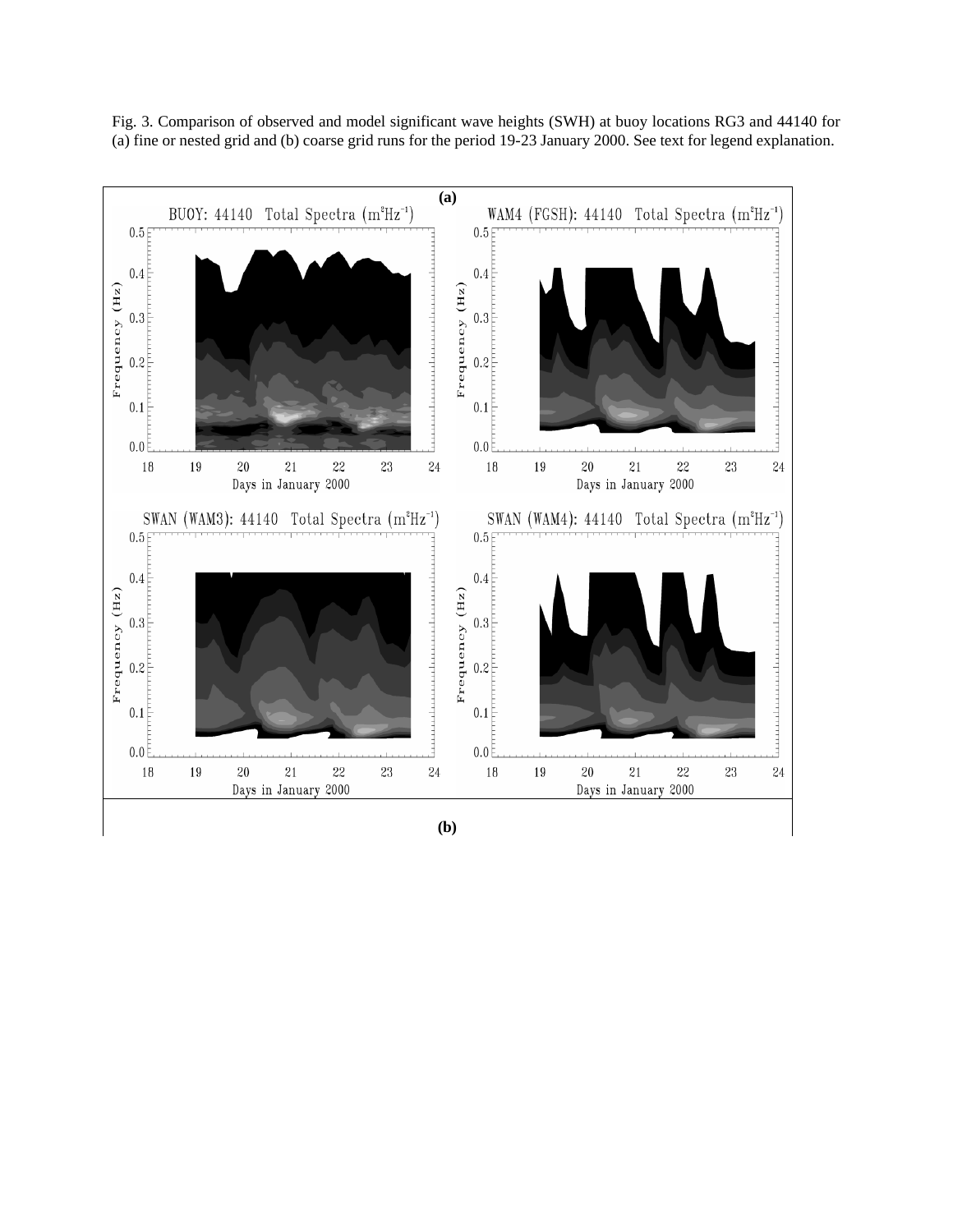

Fig. 4. Time series plots of the buoy and model one-dimensional (1d) spectra at 3-hourly intervals at the location of buoy 44140 for the period 19-23 January 2000. The gray scale contours correspond, respectively, to energy density levels of 0.05, 0.5, 1, 5, 20, 40, 70 and 100 m<sup>2</sup> Hz<sup>-1</sup>.

improves the prediction of the peak SWH by about 1.5 m at RG3 while at 44140 the agreement is better for the major peak SWH and less so for the minor peak SWH. There is little or no difference between the WAM4(FGSH) and WAM4(CGSH) SWH and this seems to suggest that the impact of a higher resolution grid on the SWH at water depths of the buoys considered here is rather marginal.

| <b>Buoys</b> | Water Depths $(m)$ | <b>January 2000 Storm</b> |                    | January 2002 Storm |               |
|--------------|--------------------|---------------------------|--------------------|--------------------|---------------|
|              |                    | <b>Coarse Grid</b>        | <b>Nested Grid</b> | <b>Coarse Grid</b> | <b>Nested</b> |
| 44137        | 4500               | 44140                     | 44140              | 44137              | 44140         |
| 44140        | 90                 | 44141                     | 44141              | 44140              | 44141         |
| 44141        | 4500               | 44255                     | 44255              | 44141              | 44251         |
| 44142        | 1300               | RG3                       | RG3                | 44142              |               |
| 44251        | 71                 |                           |                    | 44251              |               |
| 44255        | 185                |                           |                    | 44255              |               |
| 44258        | 58                 |                           |                    | 44258              |               |
| RG3          | 45                 |                           |                    | 44004              |               |
| 44004        | 3164               |                           |                    | 44005              |               |
| 44005        | 201                |                           |                    | 44008              |               |
| 44008        | 63                 |                           |                    | 44009              |               |
| 44009        | 28                 |                           |                    | 44025              |               |
| 44025        | 40                 |                           |                    | 41001              |               |
| 41001        | 4389               |                           |                    |                    |               |

*Table 2. Buoys and their corresponding water depths used for validation of model results. The buoys used for validating the coarse and nested grids model results for each of the two storms are also shown*.

.

Fig. 4 presents time series plots of the buoy and model one-dimensional (1d) spectra at 3-hourly intervals in which the energy densities are contoured in terms of gray scales at the location of buoy 44140. This figure complements Fig. 3 in that there is one-to-one correspondence between peaks in SWH and 1d-spectra. The buoy spectra indicates the passage of two major storms at this location, one around 1800 UTC 20 January and the other around 1200 UTC 22 January with the former being more intense. Model peak spectral intensities are somewhat weaker than the corresponding buoy ones with model peak frequencies  $f<sub>p</sub>$  close to 0.08 Hz (peak period  $T<sub>p</sub>$  of 12.5 s) for the first storm and 0.06 Hz ( $T_p$  of 16.5 s) for the second storm compared with the observed  $f_p$  of 0.075 Hz  $(T_p$  of 13.3 s) and 0.055  $(T_p$  of 18.2 s), respectively. For the first storm the SWAN(WAM3) and SWAN(WAM4) runs generate weaker peak spectral intensities than those generated by the WAM4(FGSH), WAM4(CGSH) and WW3(TC) while for the second storm the model runs show more comparable peak spectral intensities.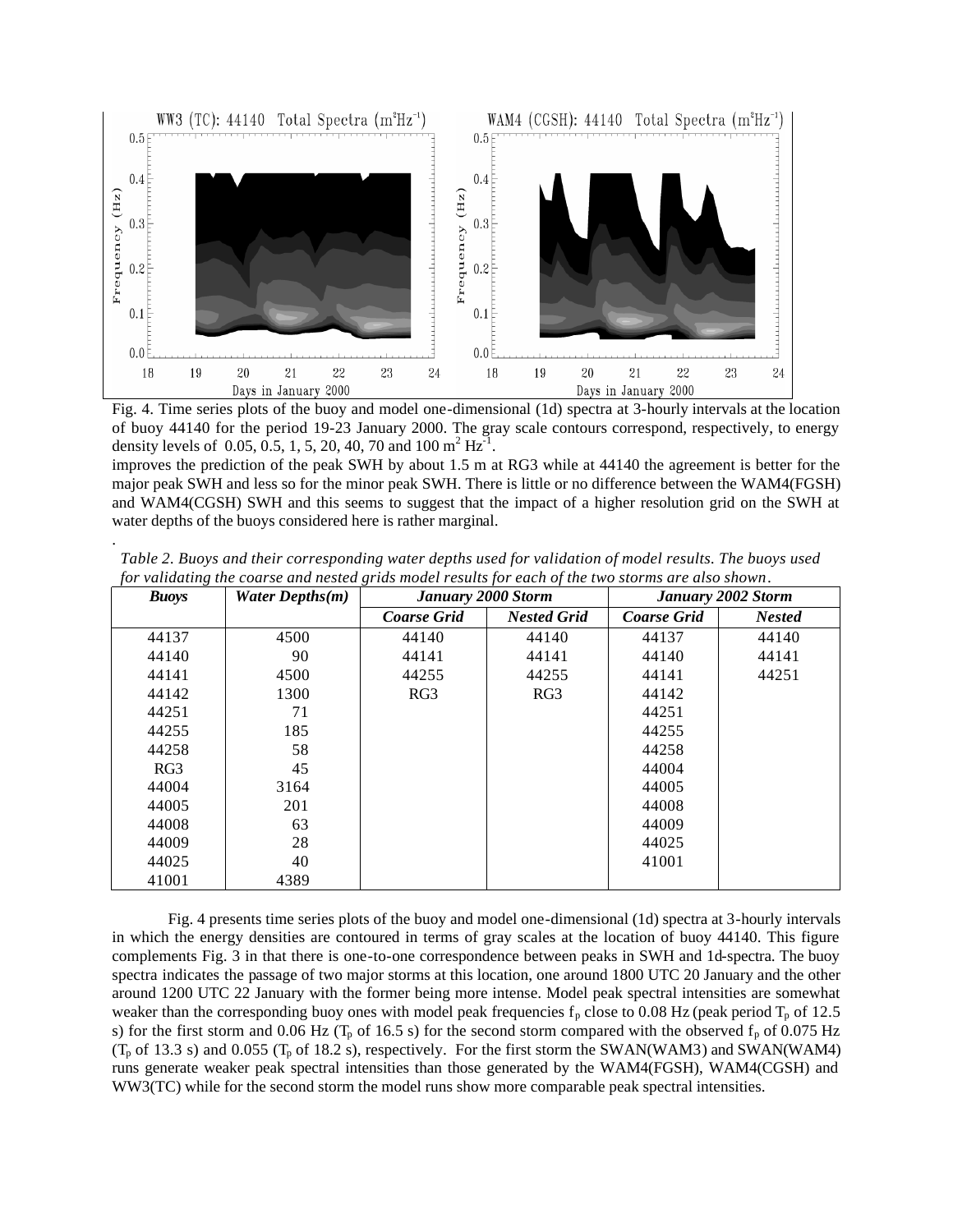#### *3.3 12-16 January 2002 Storm Case*

Two explosive storms whose tracks and central pressures are shown in Fig. 2b moved through the Canadian waters during the period 12-16 January and generated wave heights in excess of 9 m at several buoy locations. The storm with track "Trk #1" will henceforth be referred as Storm\_T1 while that with track "Trk #2" as Storm\_T2. Fig. 5 presents model simulations of SWH compared against observations at selected buoys. The impact of the two storms was observed at buoy 44140 with the impact of Storm\_T1 being the more dominant storm at buoys 44251, 44137 and 44008. The water depths of these buoys are given in Table 2. The results presented in Fig. 5 are quite similar to those presented in Fig. 3 for the January 2000 storm. At buoy 44140 in Fig. 5a, the models generated two major SWH peaks, one produced by Storm\_T2 around 1900 UTC 12 January 2002 and the other by Storm\_T1 around 0000 UTC 15 January 2002, both in close agreement with the observed times. The results show more specifically that the models did well in predicting the times of occurrence of the peak SWH although with varying degrees of intensities. SWAN(WAM3) again outperforms SWAN(WAM4) and is in good agreement with WAM4(FGSH) which in turn agrees well with the coarse grid WAM4(CGSH). In general, WAM4(CGSH) slightly outperforms WW3(TC) as shown in Fig. 5b although the agreement is much better for the Storm\_T1 peak SWH at buoy 44140 around 0000 UTC 15 January 2002. The water depth of buoy 44140 is 90 m and that of 44251 is 71 m. A comparison of WAM4(FGSH) or SWAN(WAM3) with WAM4(CGSH) once again indicates that there is little or no impact on the SWH of a higher resolution model at these depths.

Fig. 6 is the same as Fig. 4 but for the period 12-16 January 2002. At buoy 44140 the 1d-spectra of all the models identify two major spectral peaks, one near 1800 UTC 12 January 2002 associated with Storm\_T2 and

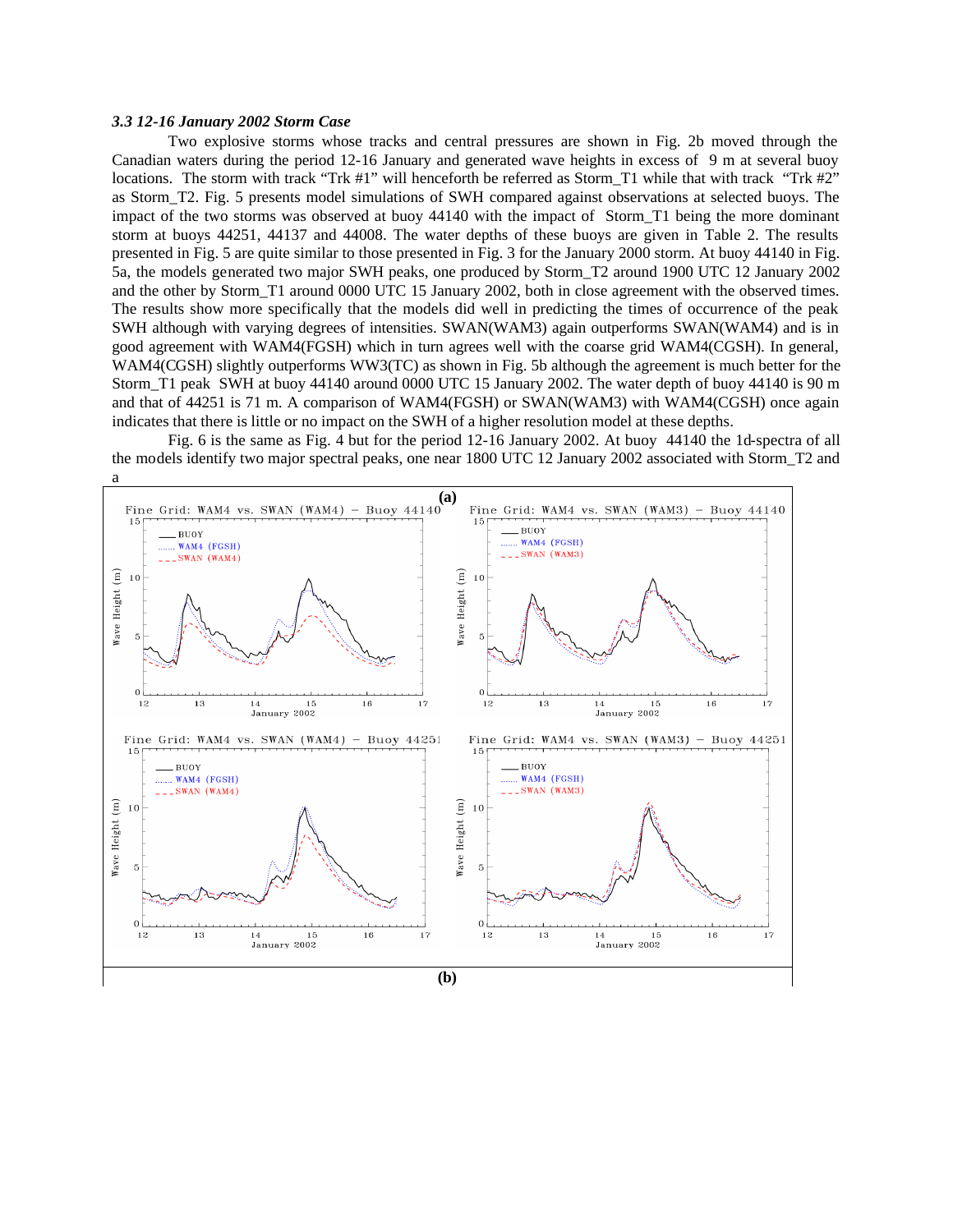

Fig. 5. Same as Fig. 3 but for buoy locations 44140, 44251, 44137 and 44008 and for the period 12-16 January 2002.

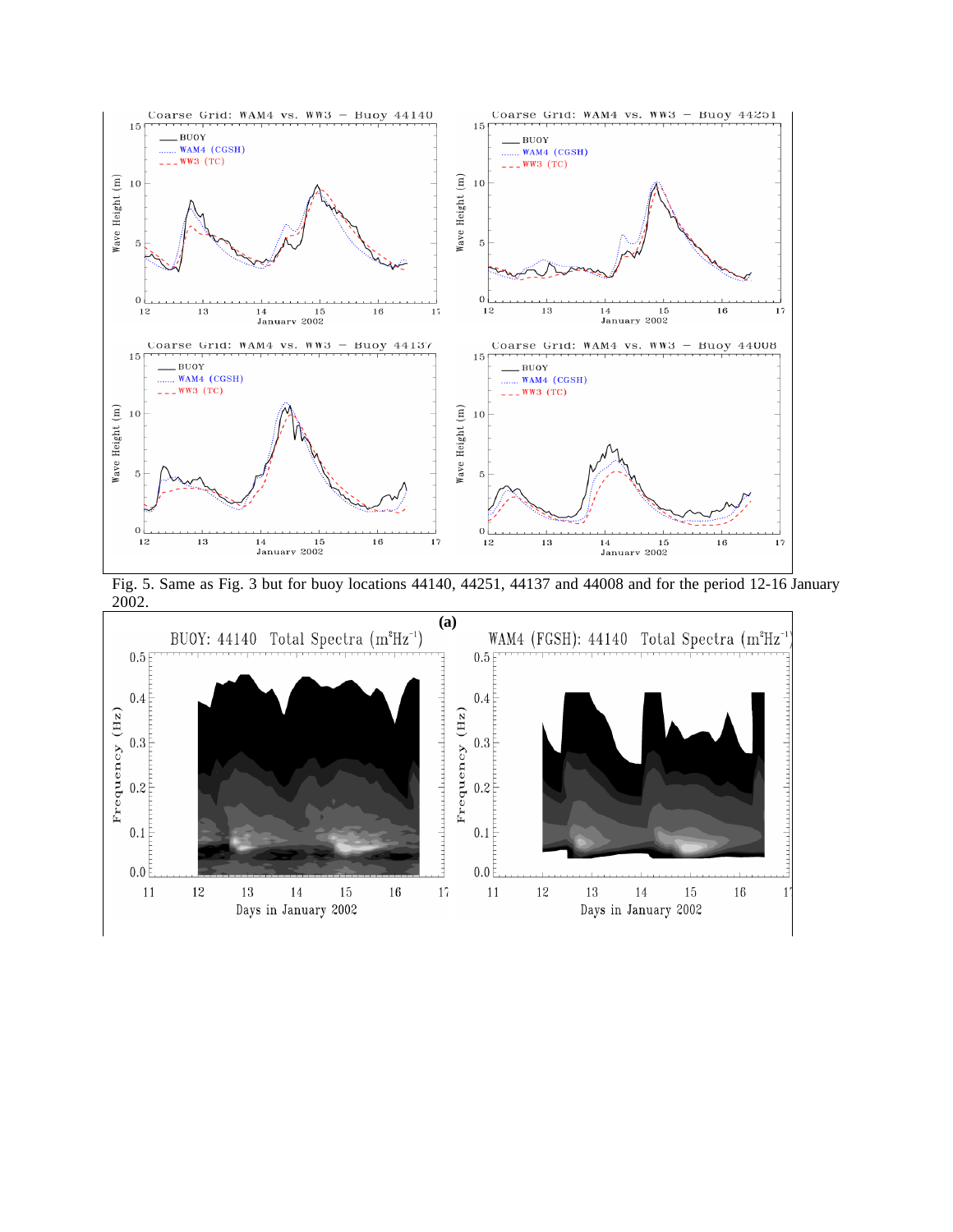

Fig. 6. Same as Fig. 4 but for the period 12-16 January 2002.

more intense one at 0000 UTC 15 January 2002 associated with Storm\_T1 with  $f_p$  close to 0.06 Hz (T<sub>p</sub> of 16.7 s), all in agreement with the buoy spectra. The buoy spectral intensities are somewhat stronger than the model intensities generated for these two storms. In the case of Storm\_T1 the peak spectral intensities generated by the nested WAM4(FGSH) and SWAN(WAM3) and the coarse WAM4(CGSH) and WW3(TC) runs are quite comparable while the peak intensity generated by the SWAN(WAM4) run is weaker than that produced by the SWAN(WAM3) run as expected.

### *3.4 Composite Storm Statistics*

The combined wave statistics for the two storm cases for each model run are presented in Table 3. It is clear from this table that for the coarse grid WAM4(CGSH) performs somewhat better than WW3(TC) for both wave heights and peak periods. In the case of the fine grid SWAN(WAM3) outperforms SWAN(WAM4) for wave heights but not so for peak periods. WAM4(FGSH) did slightly better than SWAN(WAM3) and the peak period statistics are more in line with those of SWAN(WAM4). WAM4(FGSH) is nested in WAM4(CGSH) and their statistics are close enough to suggest that the impact of the higher resolution grid at the water depths of the buoys used in the validation is rather marginal.

*Table 3: Wave statistics for the combined periods 19-23 January 2000 and 12-16 January 2002 for the different model runs using shallow water physics and the buoys given in Table 2. Here, <i>Bias* =  $1/nS(X_i - Y_i)$  is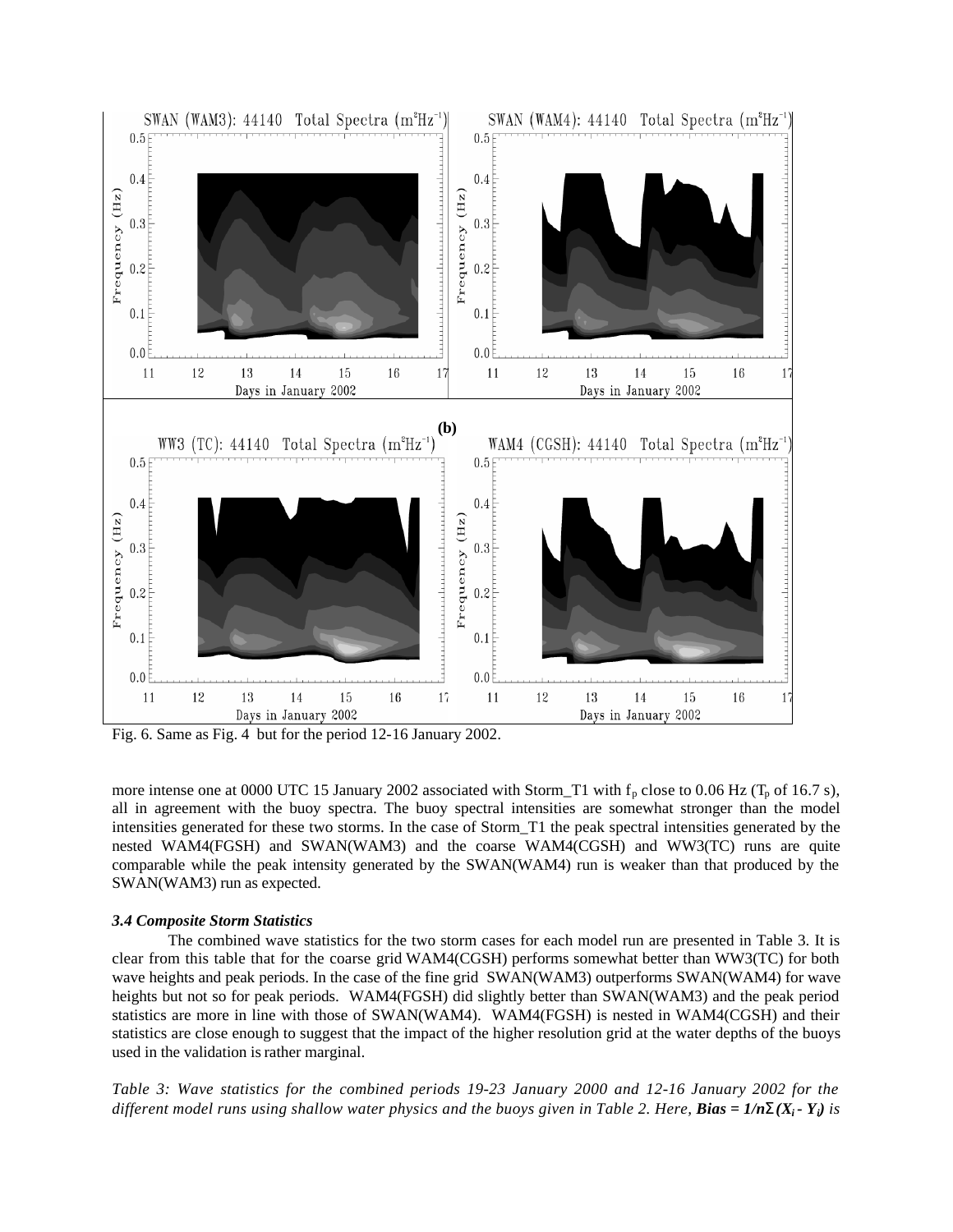*the mean error, Rmse =*  $[I/NS(X_i - Y_i)^2]^{1/2}$  *the root mean square error, SI = Rmse/(Buoy Mean) is the scatter* index, and  $\mathbf{r} = [1/\mathbf{NS}(Y_i - \mathbf{mean}\ Y)(X_i - \mathbf{mean}\ X)]/\mathbf{s}_v\mathbf{s}_x$  the linear correlation coefficient, where  $X_i$  and  $Y_i$ , are, *respectively, the i*<sup>th</sup> observed and model values,  $S$ <sup>*y*</sup> the standard deviation of Y,  $S$ <sup>*x*</sup> that of X and N the number *of observations.*

| <b>Wave Height Statistics (m)</b> |            |          |                   |             |            |  |  |  |
|-----------------------------------|------------|----------|-------------------|-------------|------------|--|--|--|
|                                   | WAM4(CGSH) | WW3(TC)  | <b>WAM4(FGSH)</b> | SWAN (WAM4) | SWAN(WAM3) |  |  |  |
| <b>Buoy Mean</b>                  | 3.570      | 3.570    | 4.660             | 4.660       | 4.660      |  |  |  |
| Model Mean                        | 3.405      | 3.220    | 4.620             | 4.122       | 4.680      |  |  |  |
| <b>Bias</b>                       | $-0.165$   | $-0.350$ | $-0.040$          | $-0.537$    | 0.020      |  |  |  |
| Rmse                              | 0.739      | 0.838    | 0.836             | 1.209       | 1.060      |  |  |  |
| SI                                | 0.207      | 0.235    | 0.179             | 0.260       | 0.228      |  |  |  |
| r                                 | 0.951      | 0.942    | 0.930             | 0.862       | 0.887      |  |  |  |
| $N$ (no. of obs.)                 | 1684       | 1684     | 703               | 703         | 703        |  |  |  |
|                                   |            |          |                   |             |            |  |  |  |
| <b>Peak Period Statistics (s)</b> |            |          |                   |             |            |  |  |  |
| <b>Buoy Mean</b>                  | 10.160     | 10.160   | 11.955            | 11.955      | 11.955     |  |  |  |
| Model Mean                        | 9.480      | 8.147    | 11.397            | 11.507      | 11.059     |  |  |  |
| <b>Bias</b>                       | $-0.680$   | $-1.743$ | $-0.558$          | $-0.448$    | $-0.897$   |  |  |  |
| Rmse                              | 4.007      | 4.227    | 3.860             | 3.918       | 4.332      |  |  |  |
| <b>SI</b>                         | 0.394      | 0.416    | 0.323             | 0.328       | 0.362      |  |  |  |
| r                                 | 0.539      | 0.561    | 0.365             | 0.344       | 0.249      |  |  |  |
| $N$ (no. of obs.)                 | 1575       | 1575     | 703               | 703         | 703        |  |  |  |

### **4. SUMMARY AND CONCLUSIONS**

 The ocean wave models WAM4, WW3 and SWAN are used in wave simulations of extreme storms over the Northwest Atlantic during the selected periods 19-23 January 2000 and 12-16 January 2002, respectively. The WAM4 and WW3 run on a coarse grid while the SWAN and a nested version of WAM4 run on a fine grid using the boundary conditions provided by the coarse grid WAM4. All the models use shallow water physics, timeindependent water depths and no currents and are forced by winds provided by the CMC weather prediction model. The model outputs of wave heights and peak periods are validated against available buoy observations.

The results of this validation indicate that SWAN using WAM3 physics performs better than SWAN using WAM4 physics. This confirms the findings of Booij et al. (1999) and Lalbeharry et al. (2001). However, the fine or nested grid WAM4 has a slight edge over SWAN using WAM3 physics. Further, the coarse grid WAM4 does a better job than the coarse grid WW3 using Tolman and Chalikov physics in simulating the extreme wave heights. The performance of WW3 using WAM3 physics is in close agreement with the coarse grid WAM4. Finally, the nested WAM4 produces wave statistics close to the coarse grid WAM4, suggesting the marginal impact of the high resolution grid on wave height simulations at water depths of the buoys used in the validation.

# **5. ACKNOWLEDGEMENTS**

The author wishes to express his sincere thanks to Ralph Bigio of METOC, Halifax, for providing the storm track data and some of the buoy data and to Bridget Thomas of the Climate Research Branch, Dartmouth, and Scott Tomlinson of Marine Environmental Data Service Branch, Ottawa, for providing the remaining buoy data.

## **6. REFERENCES**

- Battjes, J. A. and J. P. F. M. Janssen, 1978: Energy loss and set-up due to breaking of random waves. Proc. 16<sup>th</sup> Intl. Conference on Coastal Engineering, Am. Soc. Civ. Eng., New York, 569-587.
- Booij, N., R. C. Ris and L. H. Holthuijsen, 1999: A third generation wave model for coastal regions 1. Model description and validation. J. Geophy. Res., 104, C4, 7649-7666.
- Cavaleri, L. and P. Malanotte-Rizzoli, 1981: Wind wave prediction in shallow water: Theory and applications. J. Geophys. Res., 86, 10961-10973.
- Hasselmann, K., T. P. Barnett, K. Bouws, H. Carlson, D. E. Cartwright, K. Enke, J. I. Ewing, H. Gienapp, D. E. Hasselmann, P. Kruseman, A. Meerburg, P. Muller, K. Richter, D. J. Olbers, W. Sell and H. Walden, 1973: Measurements of wind-wave growth and swell decay during the Joint North Sea Wave Project (JONSWAP), Dtsch. Hydrogr. Z. Suppl., 12, A8, 95p.